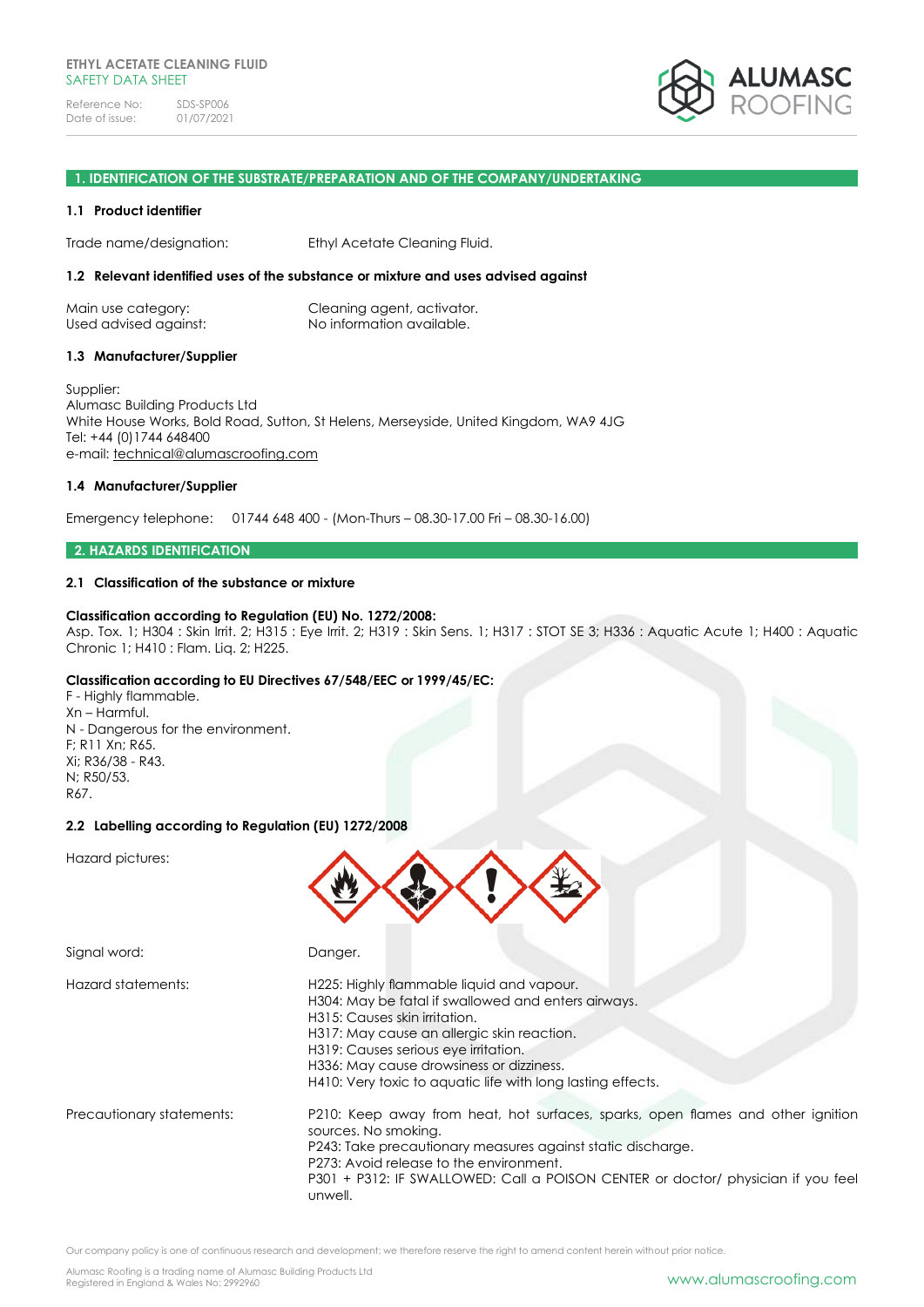| Reference No:  | SDS-SP006  |
|----------------|------------|
| Date of issue: | 01/07/2021 |



P303 + P361 + P353 - IF ON SKIN (or hair): Remove/take off immediately all contaminated clothing. Rinse skin with water/ shower P305 + P351 + P338: IF IN EYES: Rinse cautiously with water for several minutes. Remove contact lenses, if present and easy to do. Continue rinsing.

# **2.3 Other hazards**

Vapours may form explosive mixture with air.

This product contains no substance considered to be persistent, bioaccumulating nor toxic (PBT) This product contains no substance considered to be very persistent nor very bioaccumulating (vPvB).

**3. COMPOSITION AND INFORMATION ABOUT THE COMPONENTS**

# **3.1 Substances**

To clean contaminated membrane prior to welding.

# **3.2 Mixtures**

| <b>Chemical Name</b> | <b>EC-No</b>    | CAS-No    | w /w %    | <b>Classification</b><br>(67/548/EEC)               | <b>Classification</b><br>(EU Reg. 1272/2008)                                                                                                         | <b>REACH</b><br><b>Registration</b><br><b>Number</b> |
|----------------------|-----------------|-----------|-----------|-----------------------------------------------------|------------------------------------------------------------------------------------------------------------------------------------------------------|------------------------------------------------------|
| <b>Butanone</b>      | $201 - 159 - 0$ | 78-93-3   | $40 - 60$ | F: R11                                              | Eye Irrit. 2 (H319)<br>Xi; R36 R66 R67 STOT SE 3 (H336)<br>Flam. Lig. 2 (H225)<br>(EUH066)                                                           | No data<br>available                                 |
| l-Methoxypropan-2-O  | 203-539-1       | 107-98-2  | $25 - 50$ | <b>R10</b><br>R67                                   | STOT SE 3 (H336)<br>Flam. Lig. 3 (H226)                                                                                                              | No data<br>available                                 |
| Orange, Sweet, Ext.  | 232-433-8       | 8028-48-6 | 25-50     | <b>R10</b><br>Xi: R38 - R43<br>N; R50/53<br>Xn: R65 | Flam. Liq. 3 (H226)<br>Skin Irrit. 2 (H315)<br>Skin Sens. 1 (H317)<br>Asp. Tox. 1 (H304)<br>Aquatic Acute 1<br>(H400)<br>Aquatic Chronic 1<br>(H410) | No data<br>available                                 |

For the full text of R-phrases and H-Statements see Section 16.

### **4. FIRST AID MEASURES**

# **4.1 Description of first aid measures**

| $\mathbf{A}$ and $\mathbf{B}$ are a set of the set of $\mathbf{A}$ | $\overline{100}$                                                                                                                                                                                                                                                                      |
|--------------------------------------------------------------------|---------------------------------------------------------------------------------------------------------------------------------------------------------------------------------------------------------------------------------------------------------------------------------------|
| 4.2 Most important symptoms and effects, both acute and delayed    |                                                                                                                                                                                                                                                                                       |
| Inhalation:                                                        | Remove patient from exposure, keep warm and at rest. If symptoms develop obtain<br>medical attention.                                                                                                                                                                                 |
| Ingestion:                                                         | Immediate medical attention is required. Do NOT induce vomiting. Never give anything<br>by mouth to an unconscious person. If a person vomits when lying on their back, place<br>them in the recovery position. Wash out mouth with water and give 100 - 200 ml of<br>water to drink. |
| Skin contact:                                                      | Wash off immediately with soap and plenty of water while removing all contaminated<br>clothes and shoes. If symptoms develop obtain medical attention. Wash contaminated<br>clothing before reuse.                                                                                    |
| Eye contact:                                                       | Rinse immediately with plenty of water, also under the eyelids, for at least 15 minutes. If<br>symptoms develop obtain medical attention.                                                                                                                                             |

Main Symptoms: ASPIRATION HAZARD IF SWALLOWED - CAN ENTER LUNGS AND CAUSE DAMAGE. Irritating to eyes and skin. May cause sensitisation by skin contact. May cause drowsiness and dizziness.

Our company policy is one of continuous research and development; we therefore reserve the right to amend content herein without prior notice.

Alumasc Roofing is a trading name of Alumasc Building Products Ltd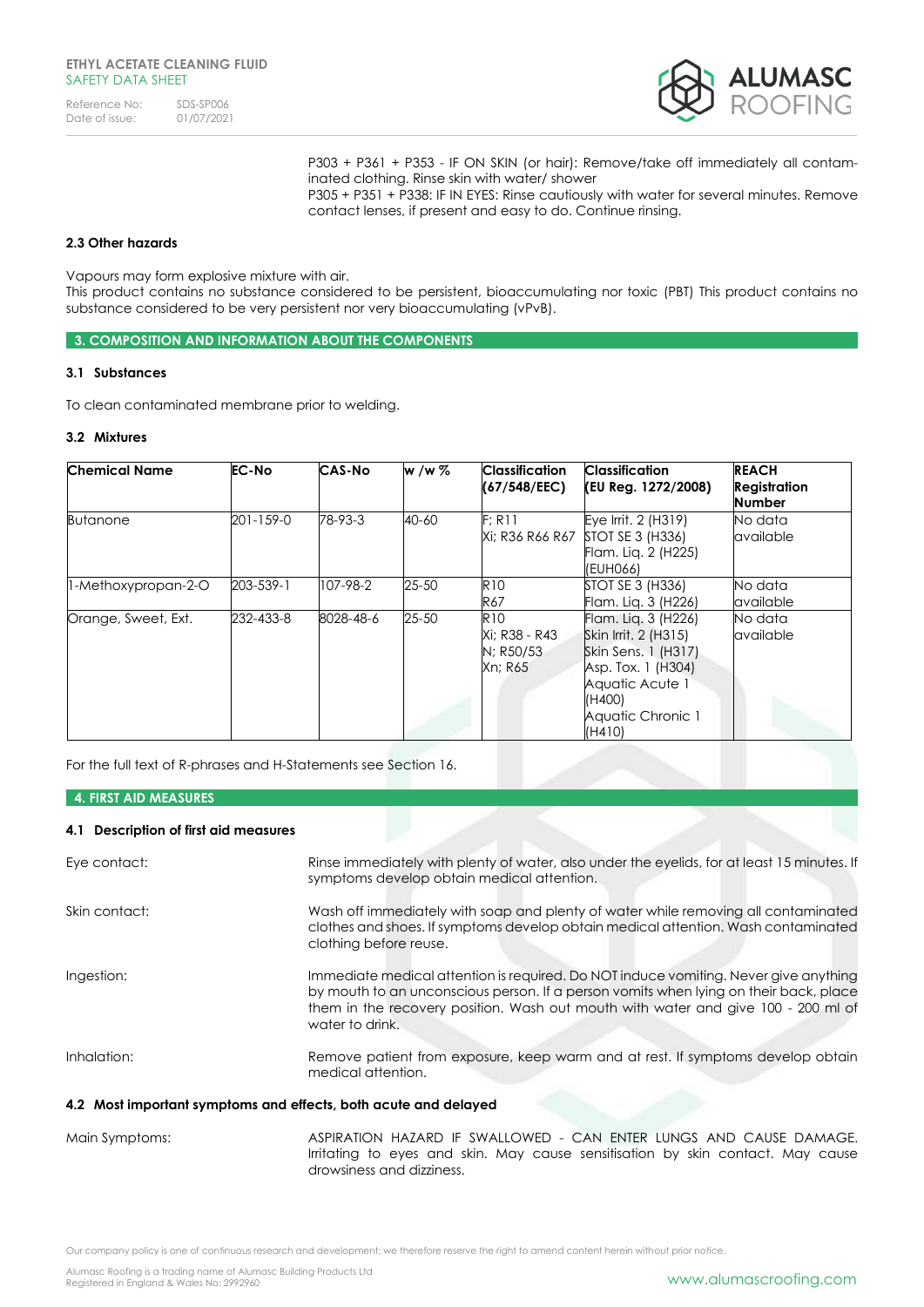

# **4.3 Indication of any immediate medical attention and special treatment needed**

Treat symptomatically.

### **5. FIRE-FIGHTING MEASSURES**

### **5.1 Extinguishing media**

#### **Suitable extinguishing media:**

Water spray, dry chemical, carbon dioxide (CO2), or foam.

### **Extinguishing media which shall not be used for safety reasons:**

Do not use water jet.

# **5.2 Special hazards arising from the substance or mixture:**

Vapours may form explosive mixtures with air. Most vapours are heavier than air. They will spread along ground and collect in low or confined areas (sewers, basements, tanks). Thermal decomposition can lead to release of irritating and toxic gases and vapours.

# **5.3 Advice for firefighters**

As in any fire, wearself-contained breathing apparatus and full protective gear. Cool containers / tanks with water spray.

# **6. ACCIDENTIAL RELEASE MEASURES**

### **6.1 Personal precautions, protective equipment and emergency procedures**

Remove all sources of ignition. Ensure adequate ventilation. Use only non-sparking tools. Take precautionary measures against static discharges. Avoid breathing vapours or mists. Avoid contact with the skin and the eyes. Wear protective gloves/clothing and eye/face protection.

# **6.2 Environmental precautions**

Avoid release to the environment. Local authorities should be advised ifsignificantspillages cannot be contained.

# **6.3 Methods and material for containment and cleaning up**

Absorb spill with inert material (e.g.dry sand or earth), then place in a chemical waste container. Sweep up carefullywith nonsparking tools. Wash spill area with soapy water. Contaminated adsorbent must be removed in sealed, plastic lined drums and disposed of via an authorised waste disposal contractor.

#### **6.4 Reference to other sections**

See Sections 8 & 13.

### **7. HANDLING AND STORAGE**

# **7.1 Precautions for safe handling**

Keep away from open flames, hot surfaces and sources of ignition. Vapour may create explosive atmosphere. Ensure adequate ventilation. Take precautionary measures against static discharges. Avoid breathing vapours or mists. Avoid contact with skin and eyes. Wear personal protective equipment. For personal protection see Section 8.

Do not eat, drink or smoke during work. Wash thoroughly after handling.

# **7.2 Conditions for safe storage, including any incompatibilities**

Keep container tightly closed in a dry and well-ventilated place. Store separately from incompatible materials: Oxidising agents.

# **7.3 Specific end uses(s)**

Cleaning agent: activator.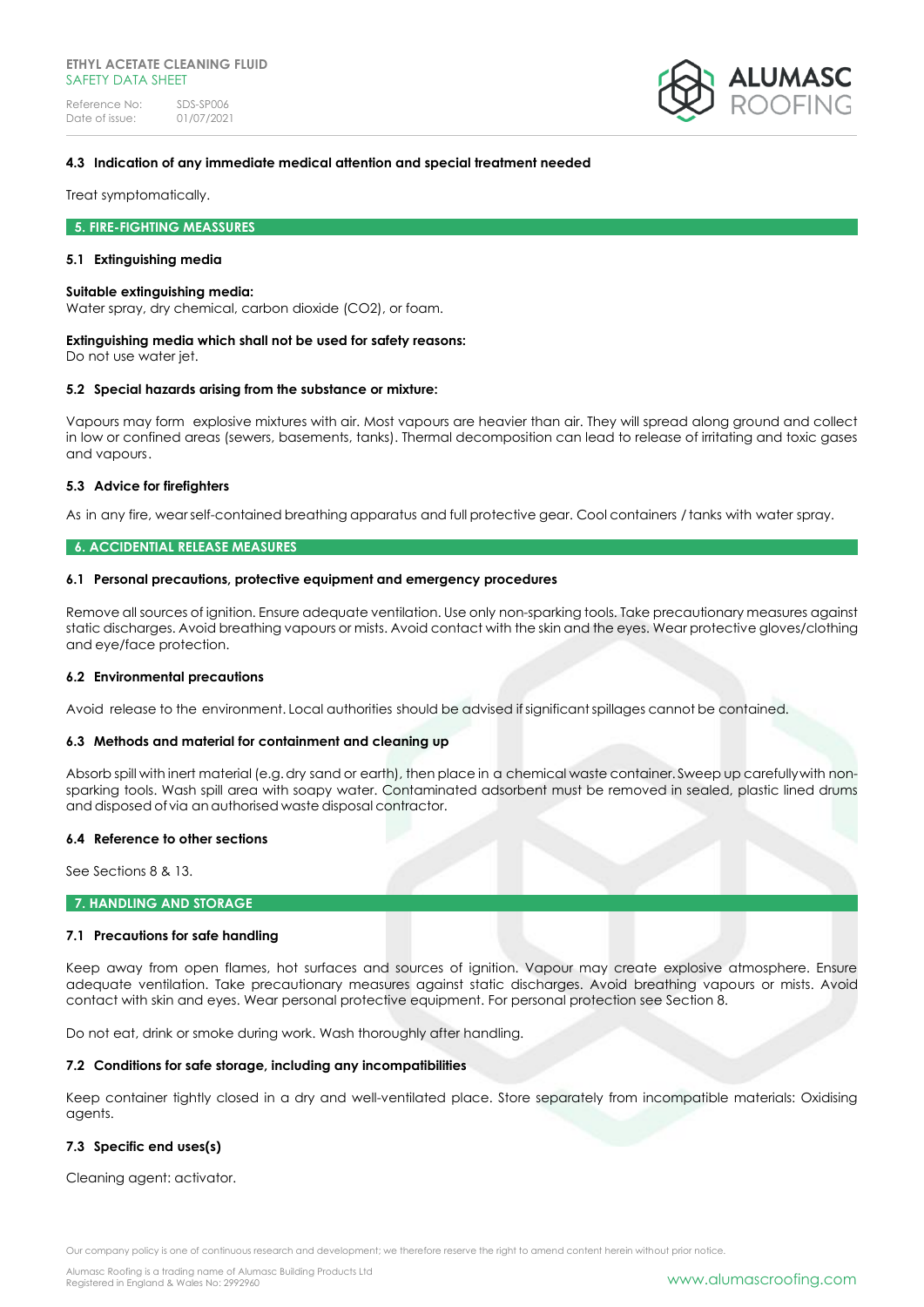

# **8. EXPOSURE CONTROLS/PERSONAL PROTECTION**

# **8.1 Control parameters**

| Chemical name      | <b>Butanone</b><br>78-93-3 |
|--------------------|----------------------------|
| European Union     | TWA 200 ppm                |
|                    | TWA 600 mg/m3              |
|                    | STEL 300 ppm               |
|                    | STEL 900 mg/m3             |
| The United Kingdom | STEL: 300 ppm              |
|                    | STEL: 899 mg/m3            |
|                    | TWA: 200 ppm               |
|                    |                            |
|                    | TWA: 600 mg/m3             |
|                    | Skin                       |
| France             | TWA: 200 ppm               |
|                    | TWA: 600 mg/m3             |
|                    | STEL: 300 ppm              |
|                    | STEL: 900 mg/m3            |
| Spain              | STEL: 300 ppm              |
|                    | STEL: 900 mg/m3            |
|                    | TWA: 200 ppm               |
|                    | TWA: 600 mg/m3             |
| Germany            | <b>TWA: 200 ppm</b>        |
|                    | TWA: 600 mg/m3             |
|                    | Ceiling / Peak: 200 ppm    |
|                    | Ceiling / Peak: 600 mg/m3  |
|                    | Skin                       |
|                    |                            |
| Italy              | TWA: 200 ppm               |
|                    | TWA: 600 mg/m3             |
|                    | STEL: 300 ppm              |
|                    | STEL: 900 mg/m3            |
| Portugal           | STEL: 300 ppm              |
|                    | TWA: 200 ppm               |
| The Netherlands    | Skin                       |
|                    | STEL: 900 mg/m3            |
|                    | TWA: 590 mg/m3             |
| Finland            | STEL: 100 ppm              |
|                    | STEL: 300 mg/m3            |
|                    | Skin                       |
| Denmark            | TWA: 50 ppm                |
|                    |                            |
|                    | TWA: 145 mg/m3             |
|                    | Skin                       |
| Austria            | Skin                       |
|                    | STEL 200 ppm               |
|                    | STEL 590 mg/m3             |
|                    | TWA: 100 ppm               |
|                    | TWA: 295 mg/m3             |
| Switzerland        | Skin                       |
|                    | STEL: 200 ppm              |
|                    | STEL: 590 mg/m3            |
|                    | <b>TWA: 200 ppm</b>        |
|                    | TWA: 590 mg/m3             |
| Poland             | STEL: 900 mg/m3            |
|                    | TWA: 450 mg/m3             |
|                    | Skin                       |
|                    |                            |
| Norway             | TWA: 75 ppm                |
|                    | TWA: 220 mg/m3             |
|                    | STEL: 112.5 ppm            |
|                    | STEL: 275 mg/m3            |
| Ireland            | TWA: 200 ppm               |
|                    | TWA: 600 mg/m3             |
|                    | STEL: 300 ppm              |
|                    | STEL: 900 mg/m3            |
|                    | Skin                       |
|                    |                            |

Our company policy is one of continuous research and development; we therefore reserve the right to amend content herein without prior notice.

Alumasc Roofing is a trading name of Alumasc Building Products Ltd<br>Registered in England & Wales No: 2992960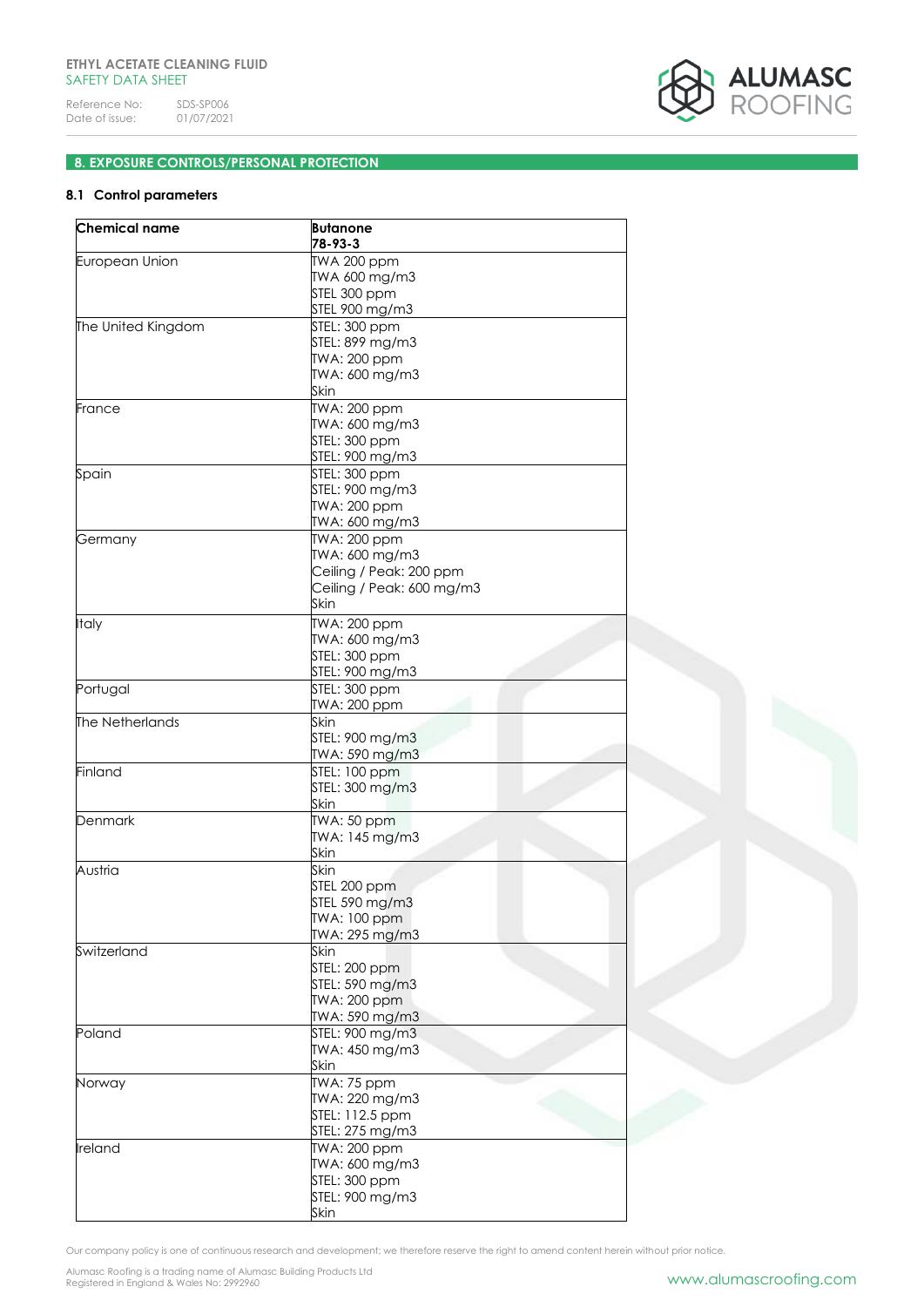# **ETHYL ACETATE CLEANING FLUID** SAFETY DATA SHEET

Reference No: SDS-SP006<br>Date of issue: 01/07/2021 Date of issue:



| <b>Chemical name</b> | 1-methoxypropan-2-ol<br>107-98-2 |
|----------------------|----------------------------------|
| European Union       | Skin                             |
|                      | TWA 100 ppm                      |
|                      | TWA 375 mg/m3                    |
|                      | STEL 150 ppm                     |
|                      | STEL 568 mg/m3                   |
| The United Kingdom   | STEL: 150 ppm                    |
|                      | STEL: 560 mg/m3                  |
|                      |                                  |
|                      | TWA: 100 ppm                     |
|                      | TWA: 375 mg/m3 Skin              |
| France               | TWA: 50 ppm                      |
|                      | TWA: 188 mg/m3                   |
|                      | STEL: 100 ppm                    |
|                      | STEL: 375 mg/m3                  |
| Spain                | $\zeta^*$                        |
|                      | STEL: 150 ppm                    |
|                      | STEL: 568 mg/m3                  |
|                      | TWA: 100 ppm                     |
|                      | TWA: 375 mg/m3                   |
|                      | TWA: 100 ppm                     |
| Germany              |                                  |
|                      | TWA: 370 mg/m3                   |
|                      | Ceiling / Peak: 200 ppm          |
|                      | Ceiling / Peak: 740 mg/m3        |
| <b>Italy</b>         | TWA: 100 ppm                     |
|                      | TWA: 375 mg/m3                   |
|                      | STEL: 150 ppm                    |
|                      | STEL: 568 mg/m3                  |
|                      | Skin                             |
|                      | STEL: 150 ppm                    |
| Portugal             |                                  |
|                      | TWA: 100 ppm                     |
| The Netherlands      | Skin                             |
|                      | STEL: 563 mg/m3                  |
|                      | TWA: 375 mg/m3                   |
| Finland              | TWA: 100 ppm                     |
|                      | TWA: 370 mg/m3                   |
|                      | STEL: 150 ppm                    |
|                      | STEL: 560 mg/m3                  |
|                      | Skin                             |
| Denmark              | TWA: 50 ppm                      |
|                      | TWA: 185 mg/m3                   |
|                      | Skin                             |
|                      |                                  |
| Austria              | Skin                             |
|                      | STEL 50 ppm                      |
|                      | STEL 187 mg/m3                   |
|                      | TWA: 50 ppm                      |
|                      | TWA: 187 mg/m3                   |
|                      | Ceiling 50 ppm                   |
|                      | Ceiling 187 mg/m3                |
| Switzerland          | STEL: 200 ppm                    |
|                      | STEL: 720 mg/m3                  |
|                      | TWA: 100 ppm                     |
|                      |                                  |
|                      | TWA: 360 mg/m3                   |
| Poland               | STEL: 360 mg/m3                  |
|                      | TWA: 180 mg/m3                   |
| Norway               | TWA: 50 ppm                      |
|                      | TWA: 180 mg/m3 Skin              |
|                      | STEL: 75 ppm                     |
|                      | STEL: 225 mg/m3                  |
| lreland              | TWA: 100 ppm                     |
|                      | TWA: 375 mg/m3                   |
|                      | STEL: 150 ppm                    |
|                      |                                  |
|                      | STEL: 568 mg/m3                  |

Our company policy is one of continuous research and development; we therefore reserve the right to amend content herein without prior notice.

Alumasc Roofing is a trading name of Alumasc Building Products Ltd<br>Registered in England & Wales No: 2992960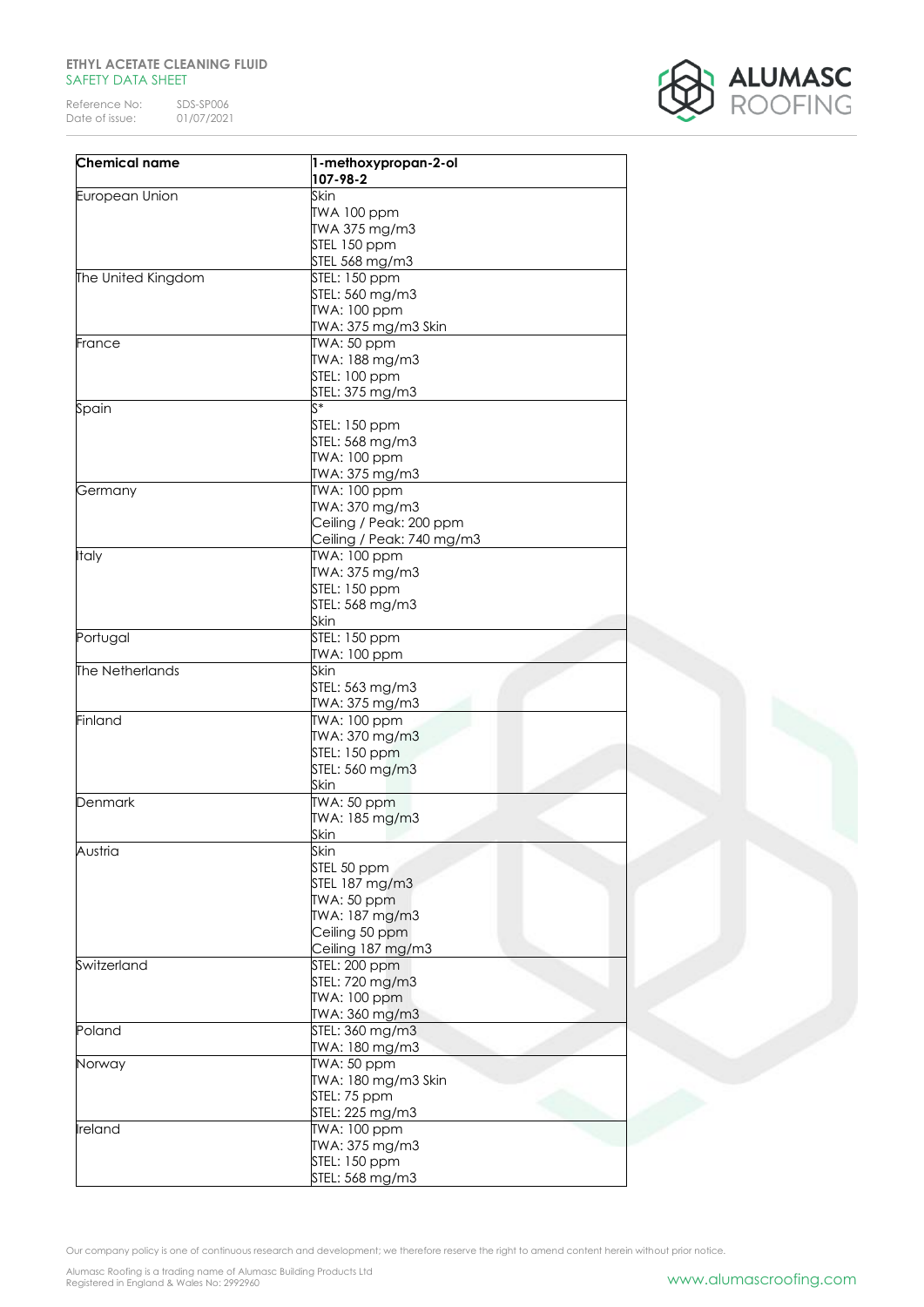

| Derived No Effect Level (DNEL):           | No information available. |
|-------------------------------------------|---------------------------|
| Predicted No Effect Concentration (PNEC): | No information available. |

# **8.2 Exposure controls**

# **Appropriate engineering controls:**

Provide adequate ventilation, including appropriate local extraction, to ensure that occupational exposure limits are not exceeded.

# **Personal protective equipment:**

Hand protection: Protective gloves. (EN 374)

Eye protection: Tightly fitting safety goggles. (EN 166) Skin and body protection: Apron or other light protective clothing, boots and plastic or rubber gloves. Respiratory protection:In case of insufficient ventilation wear suitable respiratory equipment. Breathing apparatus with filter: Type A/P2. Hygiene measures: Handle in accordance with good industrial hygiene and safety practice.

### **Environmental exposure controls:**

Avoid release to the environment. Local authorities should be advised if significant spillages cannot be contained.

# **9. PHYSICAL AND CHEMICAL PROPERTIES**

### **9.1 Information on basic physical and chemical properties**

| Physical form:<br>Odour:                     | Liquid.<br>Lemon.                     |                           |  |
|----------------------------------------------|---------------------------------------|---------------------------|--|
| Colour:                                      | Colourless.                           |                           |  |
| Odour threshold:                             | No information available.             |                           |  |
| <b>Property Values</b>                       |                                       | <b>Remarks - Methods</b>  |  |
| pH:                                          |                                       | No information available. |  |
| Melting/freezing point:                      | $-86$ °C                              | Butanone.                 |  |
| Freezing point:                              |                                       | No information available. |  |
| Boiling point/boiling range:<br>Flash point: | >79 °C<br>$-2$ °C                     |                           |  |
| Evaporation rate:                            |                                       | No information available. |  |
| Flammability (solid, gas):                   |                                       | Not applicable.           |  |
| Flammability limits in air:                  |                                       | Butanone.                 |  |
| upper flammability limit:                    | 12.6                                  |                           |  |
| lower flammability limit:                    | 1.5                                   |                           |  |
| Vapour pressure:                             | 105 mbar                              | @ 20°C Butanone.          |  |
| Vapour density:                              |                                       | No information available. |  |
| Relative density:                            | 0.84                                  | @ 20°C.                   |  |
| Water solubility:                            |                                       | (THF) partial.            |  |
| Solubility in other solvents:                |                                       | No information available. |  |
| Partition coefficient:                       |                                       |                           |  |
| n-octanol/water                              |                                       | No information available. |  |
| Auto-ignition temperature:                   |                                       | No information available. |  |
| Decomposition temperature:                   |                                       | No information available. |  |
| Viscosity, kinematic:                        |                                       | No information available. |  |
| Viscosity, dynamic:                          |                                       | No information available. |  |
| <b>Explosive properties:</b>                 | May form explosive mixtures with air. |                           |  |
| Oxidizing properties:                        | Not oxidizing.                        |                           |  |
| 0.2. Other information                       |                                       |                           |  |

### **9.2 Other information**

No data available.

# **10. STABILITY AND REACTIVITY**

# **10.1 Reactivity**

No data available.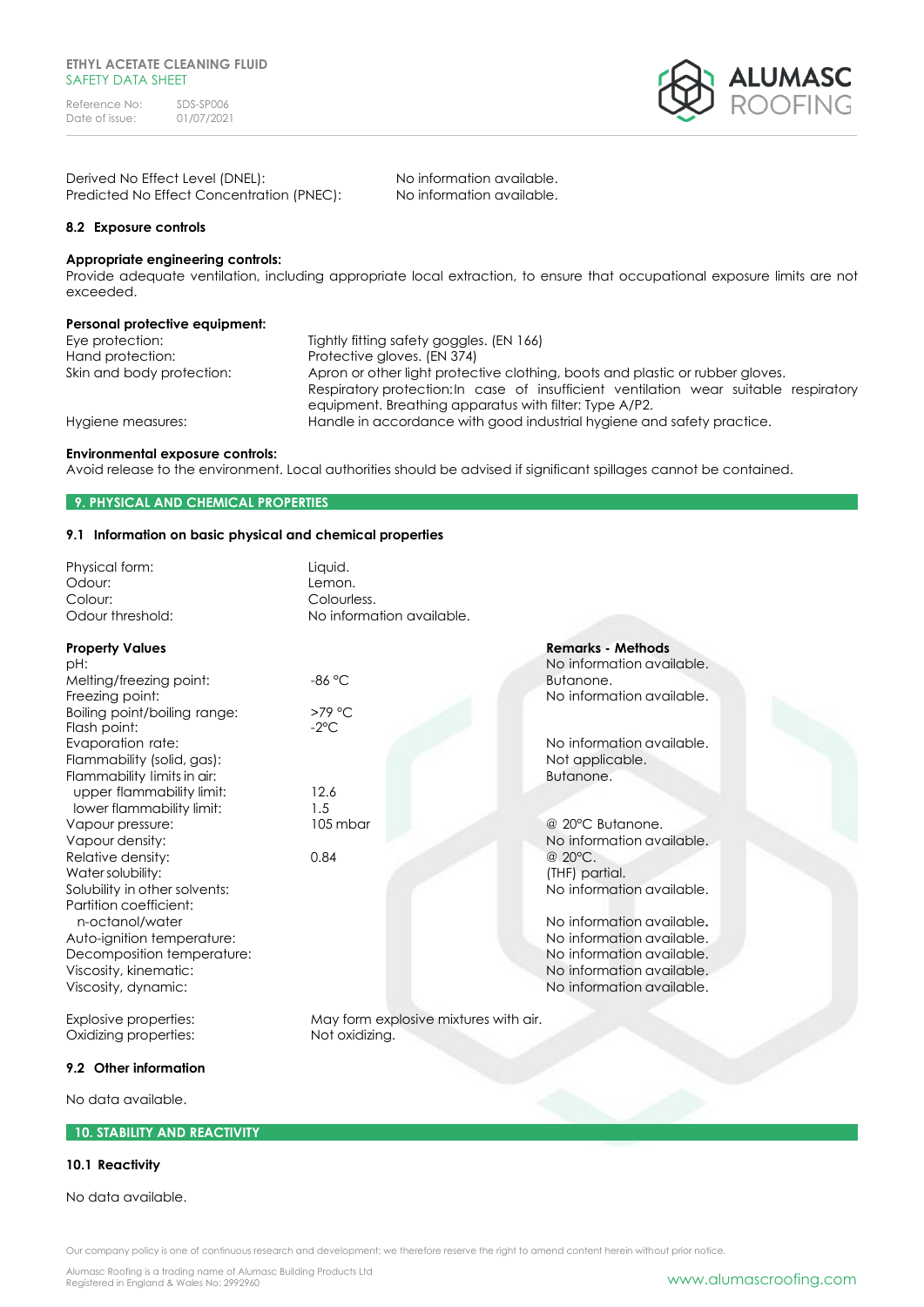# **ETHYL ACETATE CLEANING FLUID** SAFETY DATA SHEET

Reference No: SDS-SP006<br>Date of issue: 01/07/2021 Date of issue:



# **10.2 Chemical stability**

Stable under normal conditions.

# **10.3 Possibility of hazardous reactions**

No information available.

# **10.4 Conditions to avoid**

Extremes of temperature and direct sunlight. Ignition sources.

# **10.5 Incompatible materials**

Oxidizing agents.

# **10.6 Hazardous decomposition products**

May give off toxic fumes in fire. Carbon oxides.

| 11. TOXICOLOGICAL INFORMATION |                                                                                                                                    |
|-------------------------------|------------------------------------------------------------------------------------------------------------------------------------|
| Inhalation:                   | May cause drowsiness or dizziness.                                                                                                 |
| Eye contact:                  | Irritating to eyes.                                                                                                                |
| Skin contact:                 | Irritating to skin. May cause sensitization by skin contact. Prolonged skin contact may<br>deface the skin and produce dermatitis. |
| Ingestion:                    | ASPIRATION HAZARD IF SWALLOWED - CAN ENTER LUNGS AND CAUSE DAMAGE. Nausea<br>and vomiting.                                         |

# **11.1 Information on toxicological effects**

# **Acute toxicity:**

| <b>Chemical name</b>               | LD50 oral           | LD50 dermal                                                                  | <b>LC50 inhalation</b>                    |  |
|------------------------------------|---------------------|------------------------------------------------------------------------------|-------------------------------------------|--|
| <b>Butanone</b>                    | 2737mg/kg (Rat)     | 6480 mg/kg (Rabbit)                                                          |                                           |  |
| 1-Methoxypropan-2-OI               | 5200mg/kg (Rat)     | 13000 mg/kg (Rabbit)                                                         | 54.6 mg/L (Rat) 4 h<br>>24 mg/L (Rat) 1 h |  |
| Skin corrosion/irritation:         | Irritating to skin. |                                                                              |                                           |  |
| Serious eye damage/irritation:     | Irritating to eyes. |                                                                              |                                           |  |
| Respiratory or skin sensitisation: |                     | May cause sensitisation by skin contact.                                     |                                           |  |
| Mutagenicity:                      |                     | Based on available data, classification criteria are not met.                |                                           |  |
| Carcinogenicity:                   |                     | Based on available data, classification criteria are not met.                |                                           |  |
| Reproductive toxicity:             |                     | Not Classified Based on available data, classification criteria are not met. |                                           |  |
| STOT - Single exposure:            |                     | May cause drowsiness or dizziness.                                           |                                           |  |
| STOT - Repeated exposure:          |                     | Based on available data, classification criteria are not met.                |                                           |  |
| Aspiration hazard:                 |                     | Risk of serious damage to the lungs (by aspiration).                         |                                           |  |
| Other information:                 |                     | No information available.                                                    |                                           |  |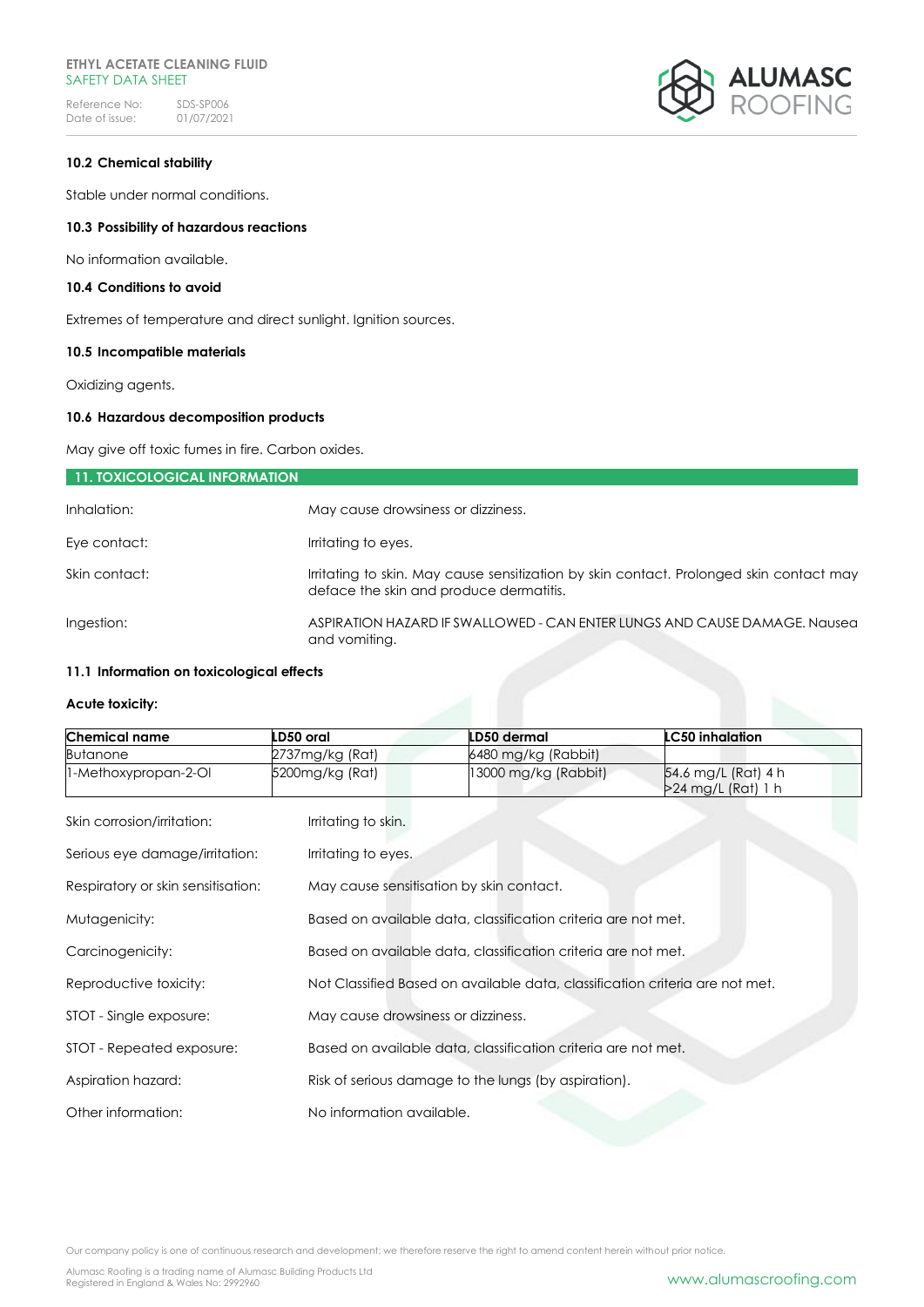# **ETHYL ACETATE CLEANING FLUID** SAFFTY DATA SHFFT

Reference No: SDS-SP006<br>Date of issue: 01/07/2021 Date of issue:



# **12. ECOLOGICAL INFORMATION**

# **12.1 Toxicity**

| Chemical name        | Toxicity to algae | Toxicity to fish | Toxicity to daphnia and other<br>aquatic invertebrates                                                                                       |
|----------------------|-------------------|------------------|----------------------------------------------------------------------------------------------------------------------------------------------|
| <b>Butanone</b>      |                   |                  | EC50: 5091 mg/L 48 h (Daphnia)<br>magna)<br>EC50: 4025 - 6440 mg/L 48 h Static<br>(Daphnia magna)<br>EC50: >520 mg/L 48 h (Daphnia<br>magna) |
| 1-Methoxypropan-2-OI |                   |                  | EC50: 23300 mg/L 48 h (Daphnia)<br>magna)                                                                                                    |

### **12.2 Persistence and degradability**

No information available.

# **12.3 Bioaccumulative potential**

| <b>Chemical name</b> | <b>Bioconcentration factor (BCF)</b> | Log Pow |
|----------------------|--------------------------------------|---------|
| Butanone             |                                      | 0.29    |
| 1-Methoxypropan-2-OI |                                      | -0.437  |

### **12.4 Mobility in soil**

No information available.

### **12.5 Results of PBT and vPvB assessment**

This preparation contains no substance considered to be persistent, bioaccumulating nor toxic (PBT). This preparation contains no substance considered to be very persistent nor very bioaccumulating (vPvB).

### **12.6 Other adverse effects**

No information available.

| <b>13. DISPOSAL CONSIDERATIONS</b>   |                                                                                     |
|--------------------------------------|-------------------------------------------------------------------------------------|
| 13.1 Waste treatment methods         |                                                                                     |
| Waste from residues/unused products: | Do not empty into drains; dispose of this material and its container in a safe way. |

Contaminated packaging: Empty containers should be taken to an approved waste handling site for recycling or disposal.

Dispose of as hazardous waste in compliance with local and national

### **14. TRANSPORT INFORMATION**

|                                 | ADR/RID/ADN              | <b>ICAO/IATA</b>         | <b>IMDG / IMO</b>        |
|---------------------------------|--------------------------|--------------------------|--------------------------|
| 14.1 UN Number                  | 1993                     | 1993                     | 1993                     |
| 14.2 UN proper shipping name    | FLAMMABLE LIQUID, N.O.S. | FLAMMABLE LIQUID, N.O.S. | FLAMMABLE LIQUID, N.O.S. |
| 14.3 Transport hazard class(es) |                          |                          |                          |
| 14.4 Packing group              |                          |                          |                          |
| 14.5 Environmental Hazards      | Marine pollutant         | Marine pollutant         | Marine pollutant         |

#### **14.6 Special precautions for user**

May form explosive mixtures with air.

# **14.7 Transport in bulk according to Annex II of MARPOL 73/78 and the IBC Code**

### Not applicable.

Our company policy is one of continuous research and development; we therefore reserve the right to amend content herein without prior notice.

regulations.